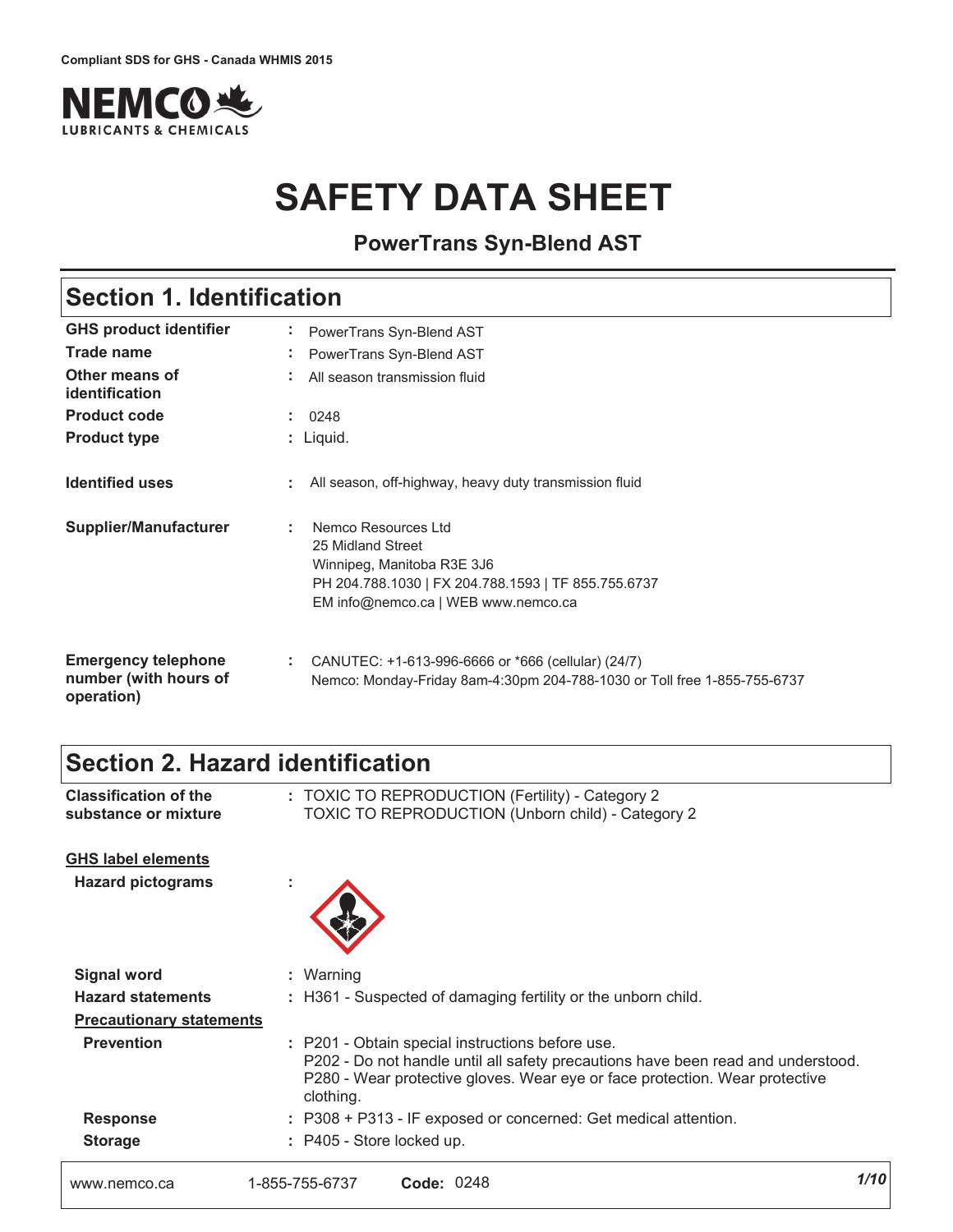

### **Section 2. Hazard identification**

**Disposal** 

: P501 - Dispose of contents and container in accordance with all local, regional, national and international regulations.

Other hazards which do not : None known. result in classification/ **HHNOC/PHNOC** 

# Section 3. Composition/information on ingredients

| Substance/mixture                       | : Mixture                     |
|-----------------------------------------|-------------------------------|
| Other means of<br><b>identification</b> | All season transmission fluid |

| <b>CAS number/other identifiers</b> |  |
|-------------------------------------|--|
|                                     |  |

| <b>CAS number</b>   | : Not applicable. |
|---------------------|-------------------|
| <b>Product code</b> | . 0248            |

| Ingredient name                                                   | $\%$ (w/w) | <b>CAS number</b> |
|-------------------------------------------------------------------|------------|-------------------|
| Distillates (petroleum), hydrotreated heavy paraffinic            | $30 - 75$  | 64742-54-7        |
| Zinc bis[bis(tetrapropylenephenyl)] bis(hydrogen dithiophosphate) | $0.3 - 1$  | 11059-65-7        |

There are no additional ingredients present which, within the current knowledge of the supplier and in the concentrations applicable, are classified as hazardous to health or the environment and hence require reporting in this section.

Occupational exposure limits, if available, are listed in Section 8.

# **Section 4. First-aid measures**

#### **Description of necessary first aid measures**

| Eye contact         | : Immediately flush eyes with plenty of water, occasionally lifting the upper and lower<br>eyelids. Check for and remove any contact lenses. Continue to rinse for at least 20<br>minutes. Get medical attention if irritation occurs.                                                                                                                                                                                                                                                                      |
|---------------------|-------------------------------------------------------------------------------------------------------------------------------------------------------------------------------------------------------------------------------------------------------------------------------------------------------------------------------------------------------------------------------------------------------------------------------------------------------------------------------------------------------------|
| <b>Inhalation</b>   | : Remove victim to fresh air and keep at rest in a position comfortable for breathing.<br>If not breathing, if breathing is irregular or if respiratory arrest occurs, provide<br>artificial respiration or oxygen by trained personnel. It may be dangerous to the<br>person providing aid to give mouth-to-mouth resuscitation. Get medical attention. If<br>unconscious, place in recovery position and get medical attention immediately.<br>Maintain an open airway.                                   |
| <b>Skin contact</b> | : Flush contaminated skin with plenty of water. Continue to rinse for at least 20<br>minutes. Get medical attention. Wash clothing before reuse. Clean shoes<br>thoroughly before reuse.                                                                                                                                                                                                                                                                                                                    |
| Ingestion           | : Wash out mouth with water. Remove victim to fresh air and keep at rest in a<br>position comfortable for breathing. If material has been swallowed and the exposed<br>person is conscious, give small quantities of water to drink. Do not induce vomiting<br>unless directed to do so by medical personnel. If vomiting occurs, the head should<br>be kept low so that vomit does not enter the lungs. Never give anything by mouth to<br>an unconscious person. Get medical attention if symptoms occur. |

#### Most important symptoms/effects, acute and delayed

| <b>Potential acute health effects</b> |                                                     |  |
|---------------------------------------|-----------------------------------------------------|--|
| Eye contact                           | : No known significant effects or critical hazards. |  |
| <b>Inhalation</b>                     | : No known significant effects or critical hazards. |  |
| <b>Skin contact</b>                   | : No known significant effects or critical hazards. |  |
| Ingestion                             | : No known significant effects or critical hazards. |  |
| Over-exposure signs/symptoms          |                                                     |  |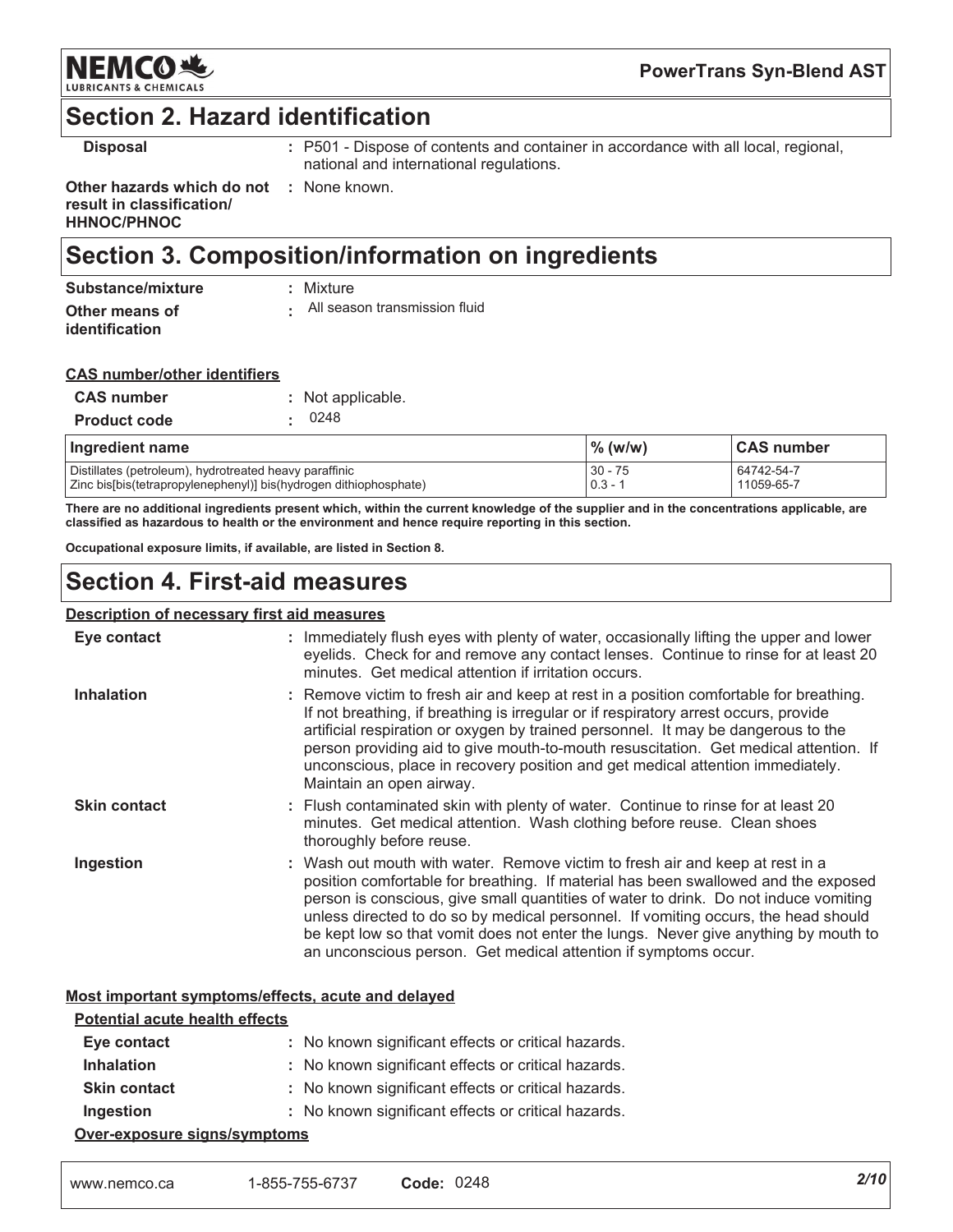**NEMCO头** LUBRIC

**PowerTrans Syn-Blend AST** 

## **Section 4. First-aid measures**

| Eye contact         | : No known significant effects or critical hazards.                                                                         |
|---------------------|-----------------------------------------------------------------------------------------------------------------------------|
| <b>Inhalation</b>   | : Adverse symptoms may include the following:<br>reduced fetal weight<br>increase in fetal deaths<br>skeletal malformations |
| <b>Skin contact</b> | : Adverse symptoms may include the following:<br>reduced fetal weight<br>increase in fetal deaths<br>skeletal malformations |
| Ingestion           | : Adverse symptoms may include the following:<br>reduced fetal weight<br>increase in fetal deaths<br>skeletal malformations |

#### Indication of immediate medical attention and special treatment needed, if necessary

| Notes to physician                | : Treat symptomatically. Contact poison treatment specialist immediately if large<br>quantities have been ingested or inhaled.                                               |
|-----------------------------------|------------------------------------------------------------------------------------------------------------------------------------------------------------------------------|
| <b>Specific treatments</b>        | : No specific treatment.                                                                                                                                                     |
| <b>Protection of first-aiders</b> | : No action shall be taken involving any personal risk or without suitable training. It<br>may be dangerous to the person providing aid to give mouth-to-mouth resuscitation |

See toxicological information (Section 11)

# **Section 5. Fire-fighting measures**

| <b>Extinguishing media</b>                               |                                                                                                                                                                             |
|----------------------------------------------------------|-----------------------------------------------------------------------------------------------------------------------------------------------------------------------------|
| Suitable extinguishing<br>media                          | : Use an extinguishing agent suitable for the surrounding fire.                                                                                                             |
| Unsuitable extinguishing<br>media                        | : None known.                                                                                                                                                               |
| <b>Specific hazards arising</b><br>from the chemical     | : No specific fire or explosion hazard.                                                                                                                                     |
| <b>Hazardous thermal</b><br>decomposition products       | : Decomposition products may include the following materials:<br>carbon dioxide<br>carbon monoxide<br>sulfur oxides<br>phosphorus oxides<br>metal oxide/oxides              |
| Special protective actions<br>for fire-fighters          | : No special measures are required.                                                                                                                                         |
| <b>Special protective</b><br>equipment for fire-fighters | : Fire-fighters should wear appropriate protective equipment and self-contained<br>breathing apparatus (SCBA) with a full face-piece operated in positive pressure<br>mode. |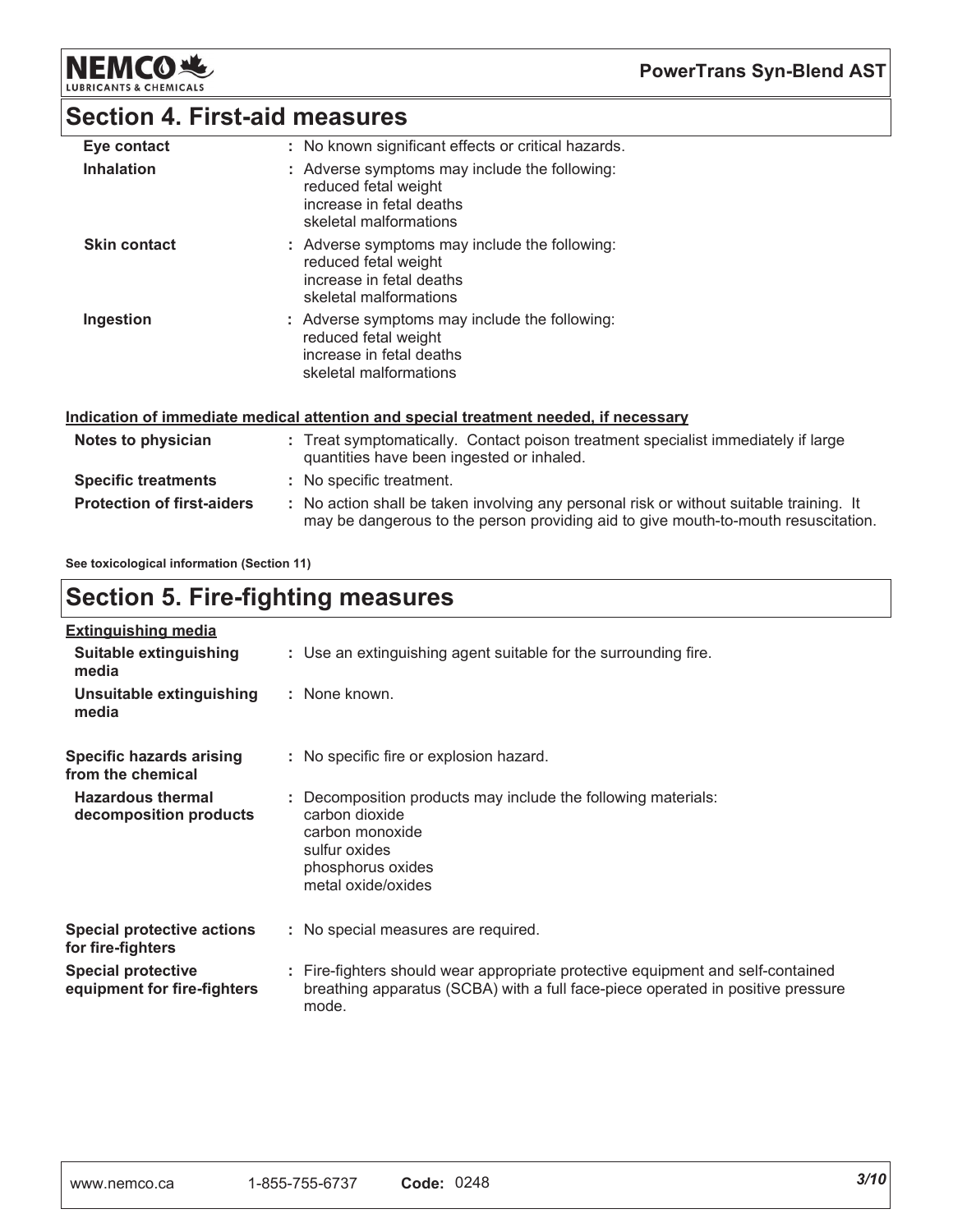**NEMCO 地 LUBRICANTS & CHEMICALS** 

### **Section 6. Accidental release measures**

|                                                       | <b>Personal precautions, protective equipment and emergency procedures</b>                                                                                                                                                                                                                                                                                                                                                                                                                                       |
|-------------------------------------------------------|------------------------------------------------------------------------------------------------------------------------------------------------------------------------------------------------------------------------------------------------------------------------------------------------------------------------------------------------------------------------------------------------------------------------------------------------------------------------------------------------------------------|
| For non-emergency<br>personnel                        | : Keep unnecessary and unprotected personnel from entering. Do not touch or walk<br>through spilled material. Avoid breathing vapor or mist. Provide adequate<br>ventilation. Wear appropriate respirator when ventilation is inadequate. Put on<br>appropriate personal protective equipment.                                                                                                                                                                                                                   |
| For emergency responders :                            | If specialized clothing is required to deal with the spillage, take note of any<br>information in Section 8 on suitable and unsuitable materials. See also the<br>information in "For non-emergency personnel".                                                                                                                                                                                                                                                                                                  |
| <b>Environmental precautions</b>                      | : Avoid dispersal of spilled material and runoff and contact with soil, waterways,<br>drains and sewers. Inform the relevant authorities if the product has caused<br>environmental pollution (sewers, waterways, soil or air).                                                                                                                                                                                                                                                                                  |
| Methods and materials for containment and cleaning up |                                                                                                                                                                                                                                                                                                                                                                                                                                                                                                                  |
| <b>Spill</b>                                          | : Stop leak if without risk. Move containers from spill area. Approach release from<br>upwind. Prevent entry into sewers, water courses, basements or confined areas.<br>Wash spillages into an effluent treatment plant or proceed as follows. Contain and<br>collect spillage with non-combustible, absorbent material e.g. sand, earth,<br>vermiculite or diatomaceous earth and place in container for disposal according to<br>local regulations (see Section 13). Dispose of via a licensed waste disposal |

contractor. Contaminated absorbent material may pose the same hazard as the spilled product. Note: see Section 1 for emergency contact information and Section

# **Section 7. Handling and storage**

13 for waste disposal.

#### **Precautions for safe handling**

| <b>Protective measures</b>                                         | : Put on appropriate personal protective equipment (see Section 8). Avoid exposure -<br>obtain special instructions before use. Avoid exposure during pregnancy. Do not<br>handle until all safety precautions have been read and understood. Do not get in<br>eyes or on skin or clothing. Do not ingest. Avoid breathing vapor or mist. If during<br>normal use the material presents a respiratory hazard, use only with adequate<br>ventilation or wear appropriate respirator. Keep in the original container or an<br>approved alternative made from a compatible material, kept tightly closed when not<br>in use. Empty containers retain product residue and can be hazardous. Do not<br>reuse container. |
|--------------------------------------------------------------------|--------------------------------------------------------------------------------------------------------------------------------------------------------------------------------------------------------------------------------------------------------------------------------------------------------------------------------------------------------------------------------------------------------------------------------------------------------------------------------------------------------------------------------------------------------------------------------------------------------------------------------------------------------------------------------------------------------------------|
| Advice on general<br>occupational hygiene                          | : Eating, drinking and smoking should be prohibited in areas where this material is<br>handled, stored and processed. Workers should wash hands and face before eating,<br>drinking and smoking. See also Section 8 for additional information on hygiene<br>measures.                                                                                                                                                                                                                                                                                                                                                                                                                                             |
| Conditions for safe storage,<br>including any<br>incompatibilities | : Store in accordance with local regulations. Store in original container protected from<br>direct sunlight in a dry, cool and well-ventilated area, away from incompatible<br>materials (see Section 10) and food and drink. Store locked up. Keep container<br>tightly closed and sealed until ready for use. Containers that have been opened<br>must be carefully resealed and kept upright to prevent leakage. Do not store in<br>unlabeled containers. Use appropriate containment to avoid environmental<br>contamination.                                                                                                                                                                                  |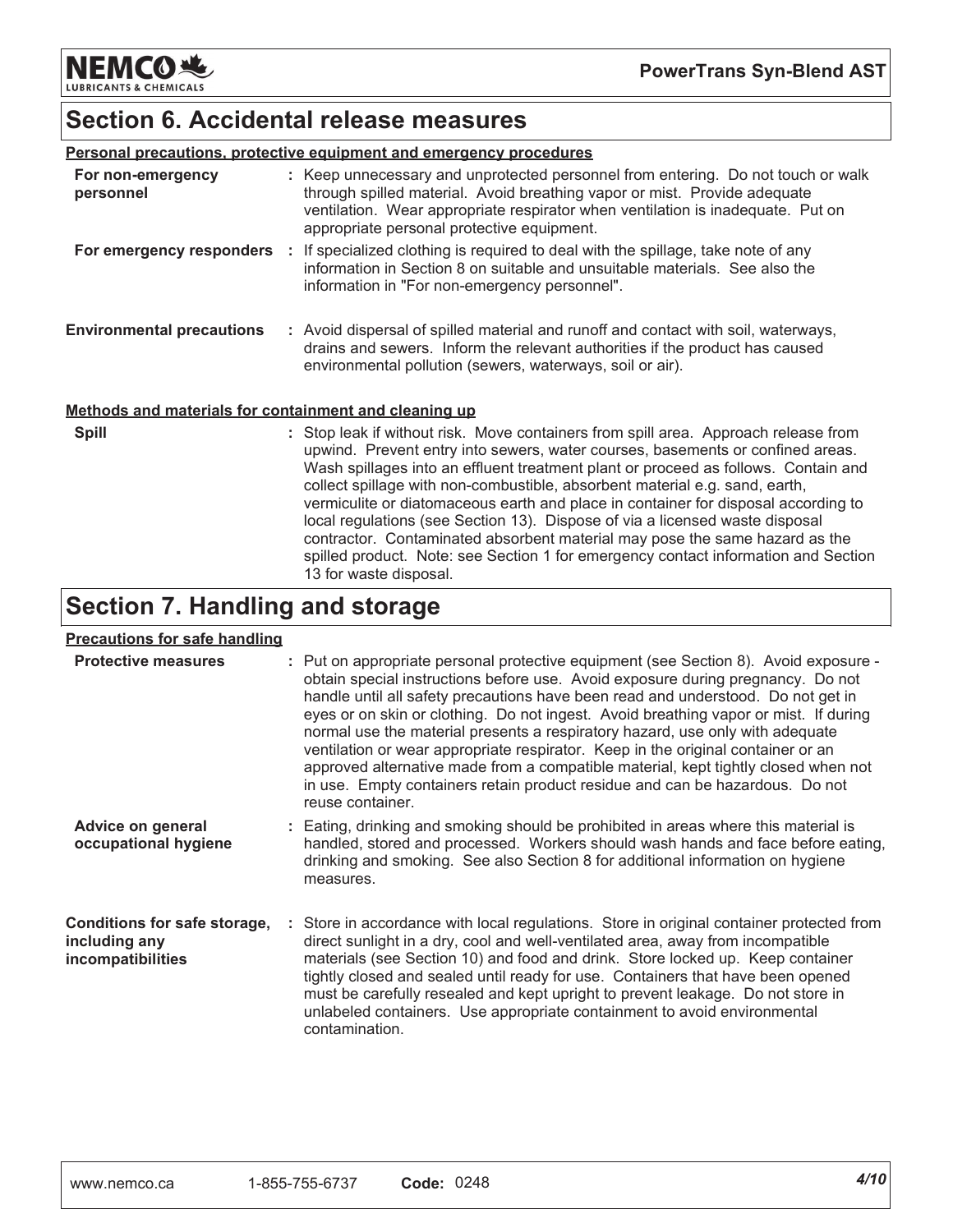

# Section 8. Exposure controls/personal protection

#### **Control parameters**

#### **Occupational exposure limits**

| Ingredient name                                        | <b>Exposure limits</b>                                                                                                                                                                                                                                                                                                                                                                                                                                    |
|--------------------------------------------------------|-----------------------------------------------------------------------------------------------------------------------------------------------------------------------------------------------------------------------------------------------------------------------------------------------------------------------------------------------------------------------------------------------------------------------------------------------------------|
| Distillates (petroleum), hydrotreated heavy paraffinic | CA Alberta Provincial (Canada, 4/2009).<br>8 hrs OEL: 5 mg/m <sup>3</sup> 8 hours. Form: Mist<br>15 min OEL: 10 mg/m <sup>3</sup> 15 minutes. Form: Mist<br>CA Ontario Provincial (Canada, 7/2015).<br>TWA: 5 mg/m <sup>3</sup> 8 hours. Form: Mist<br>STEL: 10 mg/m <sup>3</sup> 15 minutes. Form: Mist<br>CA Quebec Provincial (Canada, 1/2014).<br>TWAEV: 5 mg/m <sup>3</sup> 8 hours. Form: Mist<br>STEV: 10 mg/m <sup>3</sup> 15 minutes. Form: Mist |

| <b>Appropriate engineering</b><br>controls | : If user operations generate dust, fumes, gas, vapor or mist, use process enclosures,<br>local exhaust ventilation or other engineering controls to keep worker exposure to<br>airborne contaminants below any recommended or statutory limits.                                                                                                                                                  |  |
|--------------------------------------------|---------------------------------------------------------------------------------------------------------------------------------------------------------------------------------------------------------------------------------------------------------------------------------------------------------------------------------------------------------------------------------------------------|--|
| <b>Environmental exposure</b><br>controls  | Emissions from ventilation or work process equipment should be checked to ensure<br>they comply with the requirements of environmental protection legislation.                                                                                                                                                                                                                                    |  |
| <b>Individual protection measures</b>      |                                                                                                                                                                                                                                                                                                                                                                                                   |  |
| <b>Hygiene measures</b>                    | : Wash hands, forearms and face thoroughly after handling chemical products, before<br>eating, smoking and using the lavatory and at the end of the working period.<br>Appropriate techniques should be used to remove potentially contaminated clothing.<br>Wash contaminated clothing before reusing. Ensure that eyewash stations and<br>safety showers are close to the workstation location. |  |
| <b>Eye/face protection</b>                 | : Safety eyewear complying with an approved standard should be used when a risk<br>assessment indicates this is necessary to avoid exposure to liquid splashes, mists,<br>gases or dusts. If contact is possible, the following protection should be worn,<br>unless the assessment indicates a higher degree of protection: safety glasses with<br>side-shields.                                 |  |
| <b>Skin protection</b>                     |                                                                                                                                                                                                                                                                                                                                                                                                   |  |
| <b>Hand protection</b>                     | : Chemical-resistant, impervious gloves complying with an approved standard should<br>be worn at all times when handling chemical products if a risk assessment indicates<br>this is necessary.                                                                                                                                                                                                   |  |
| <b>Body protection</b>                     | : Personal protective equipment for the body should be selected based on the task<br>being performed and the risks involved and should be approved by a specialist<br>before handling this product.                                                                                                                                                                                               |  |
| <b>Other skin protection</b>               | : Appropriate footwear and any additional skin protection measures should be<br>selected based on the task being performed and the risks involved and should be<br>approved by a specialist before handling this product.                                                                                                                                                                         |  |
| <b>Respiratory protection</b>              | : Based on the hazard and potential for exposure, select a respirator that meets the<br>appropriate standard or certification. Respirators must be used according to a<br>respiratory protection program to ensure proper fitting, training, and other important<br>aspects of use.                                                                                                               |  |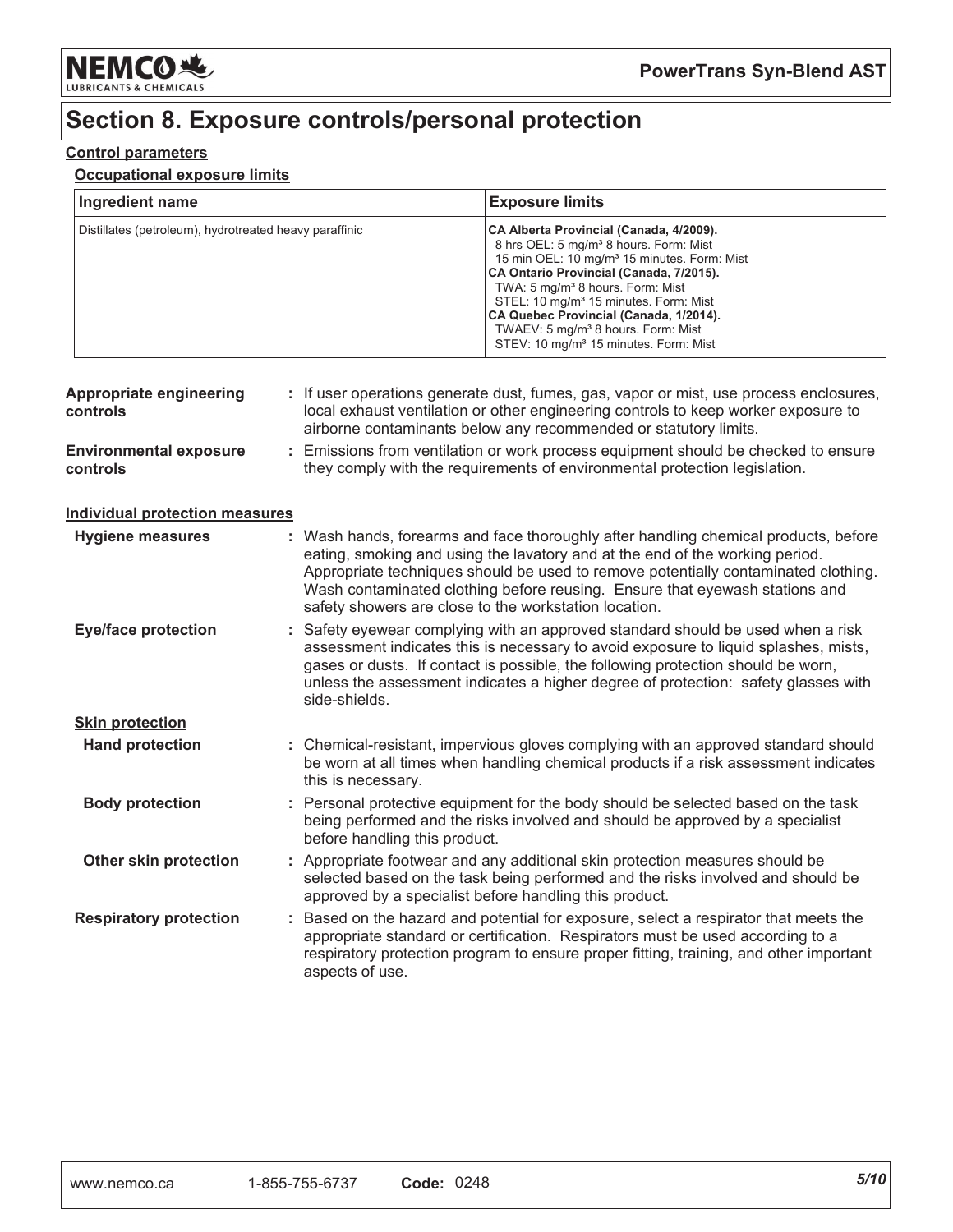

# **Section 9. Physical and chemical properties**

#### **Appearance**

| <b>Physical state</b>                             | : Liquid. [Viscous.]                                                                 |
|---------------------------------------------------|--------------------------------------------------------------------------------------|
| Color                                             | : Amber.                                                                             |
| Odor                                              | Mild hydrocarbon.                                                                    |
| <b>Odor threshold</b>                             | Not available.                                                                       |
| рH                                                | : Not available.                                                                     |
| <b>Freezing point</b>                             | : $-42^{\circ}$ C ( $-43.6^{\circ}$ F)                                               |
| <b>Boiling point</b>                              | Not available.                                                                       |
| <b>Flash point</b>                                | Closed cup: 220°C (428°F)                                                            |
| <b>Evaporation rate</b>                           | : Not available.                                                                     |
| <b>Flammability (solid, gas)</b>                  | : Not available.                                                                     |
| Lower and upper explosive<br>(flammable) limits   | : Not available.                                                                     |
| <b>Vapor pressure</b>                             | : Not available.                                                                     |
| <b>Vapor density</b>                              | : Not available.                                                                     |
| <b>Relative density</b>                           | : $0.855 \textcircled{20}^{\circ}$ C                                                 |
| <b>Solubility</b>                                 | Negligible in water.                                                                 |
| <b>Partition coefficient: n-</b><br>octanol/water | : Not available.                                                                     |
| <b>Auto-ignition temperature</b>                  | : Not available.                                                                     |
| <b>Decomposition temperature</b>                  | : Not available.                                                                     |
| <b>Viscosity</b>                                  | Kinematic: $10.5 \text{ cSt}$ ( $100^{\circ} \text{C}$ )<br>Kinematic: 68 cSt (40°C) |

# **Section 10. Stability and reactivity**

| <b>Reactivity</b>                            | : No specific test data related to reactivity available for this product or its ingredients.              |
|----------------------------------------------|-----------------------------------------------------------------------------------------------------------|
| <b>Chemical stability</b>                    | : The product is stable.                                                                                  |
| <b>Possibility of hazardous</b><br>reactions | : Under normal conditions of storage and use, hazardous reactions will not occur.                         |
| <b>Conditions to avoid</b>                   | : No specific data.                                                                                       |
| Incompatible materials                       | : Reactive or incompatible with the following materials: oxidizing materials.                             |
| <b>Hazardous decomposition</b><br>products   | : Under normal conditions of storage and use, hazardous decomposition products<br>should not be produced. |

# **Section 11. Toxicological information**

#### Information on toxicological effects

#### **Acute toxicity**

There is no data available.

#### **Irritation/Corrosion**

There is no data available.

#### **Sensitization**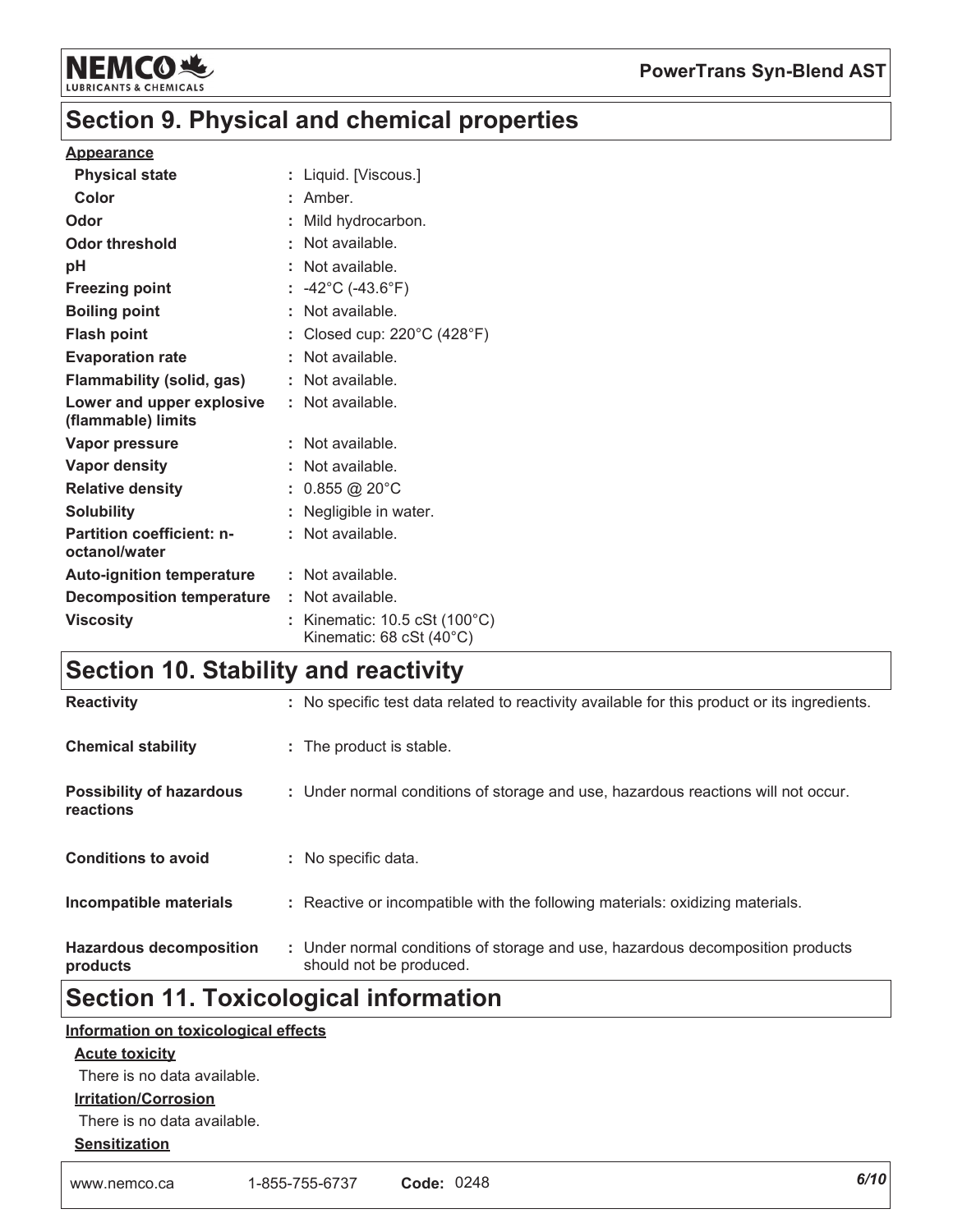

# Section 11. Toxicological information

| There is no data available.                            |                                                                                          |                                |  |
|--------------------------------------------------------|------------------------------------------------------------------------------------------|--------------------------------|--|
| <b>Mutagenicity</b>                                    |                                                                                          |                                |  |
| There is no data available.                            |                                                                                          |                                |  |
| Carcinogenicity                                        |                                                                                          |                                |  |
| There is no data available.                            |                                                                                          |                                |  |
| <b>Reproductive toxicity</b>                           |                                                                                          |                                |  |
| There is no data available.                            |                                                                                          |                                |  |
| <b>Teratogenicity</b>                                  |                                                                                          |                                |  |
| There is no data available.                            |                                                                                          |                                |  |
| Specific target organ toxicity (single exposure)       |                                                                                          |                                |  |
| There is no data available.                            |                                                                                          |                                |  |
| Specific target organ toxicity (repeated exposure)     |                                                                                          |                                |  |
| There is no data available.                            |                                                                                          |                                |  |
| <b>Aspiration hazard</b>                               |                                                                                          |                                |  |
| <b>Name</b>                                            |                                                                                          | <b>Result</b>                  |  |
| Distillates (petroleum), hydrotreated heavy paraffinic |                                                                                          | ASPIRATION HAZARD - Category 1 |  |
|                                                        |                                                                                          |                                |  |
| Information on the likely<br>routes of exposure        | : Dermal contact. Eye contact. Inhalation. Ingestion.                                    |                                |  |
| <b>Potential acute health effects</b>                  |                                                                                          |                                |  |
| Eye contact                                            | : No known significant effects or critical hazards.                                      |                                |  |
| <b>Inhalation</b>                                      | : No known significant effects or critical hazards.                                      |                                |  |
| <b>Skin contact</b>                                    | : No known significant effects or critical hazards.                                      |                                |  |
| Ingestion                                              | : No known significant effects or critical hazards.                                      |                                |  |
|                                                        |                                                                                          |                                |  |
|                                                        | Symptoms related to the physical, chemical and toxicological characteristics             |                                |  |
| Eye contact                                            | : No known significant effects or critical hazards.                                      |                                |  |
| <b>Inhalation</b>                                      | : Adverse symptoms may include the following:                                            |                                |  |
|                                                        | reduced fetal weight                                                                     |                                |  |
|                                                        | increase in fetal deaths<br>skeletal malformations                                       |                                |  |
| <b>Skin contact</b>                                    | : Adverse symptoms may include the following:                                            |                                |  |
|                                                        | reduced fetal weight                                                                     |                                |  |
|                                                        | increase in fetal deaths                                                                 |                                |  |
|                                                        | skeletal malformations                                                                   |                                |  |
| Ingestion                                              | : Adverse symptoms may include the following:<br>reduced fetal weight                    |                                |  |
|                                                        | increase in fetal deaths                                                                 |                                |  |
|                                                        | skeletal malformations                                                                   |                                |  |
|                                                        |                                                                                          |                                |  |
|                                                        | Delayed and immediate effects and also chronic effects from short and long term exposure |                                |  |
| <b>Short term exposure</b>                             |                                                                                          |                                |  |
| <b>Potential immediate</b>                             | : No known significant effects or critical hazards.                                      |                                |  |
| effects                                                |                                                                                          |                                |  |
| <b>Potential delayed effects</b>                       | : No known significant effects or critical hazards.                                      |                                |  |
| Long term exposure                                     |                                                                                          |                                |  |

| www.nemco.ca | 1-855-755-6737 | Code: 0248 |
|--------------|----------------|------------|
|--------------|----------------|------------|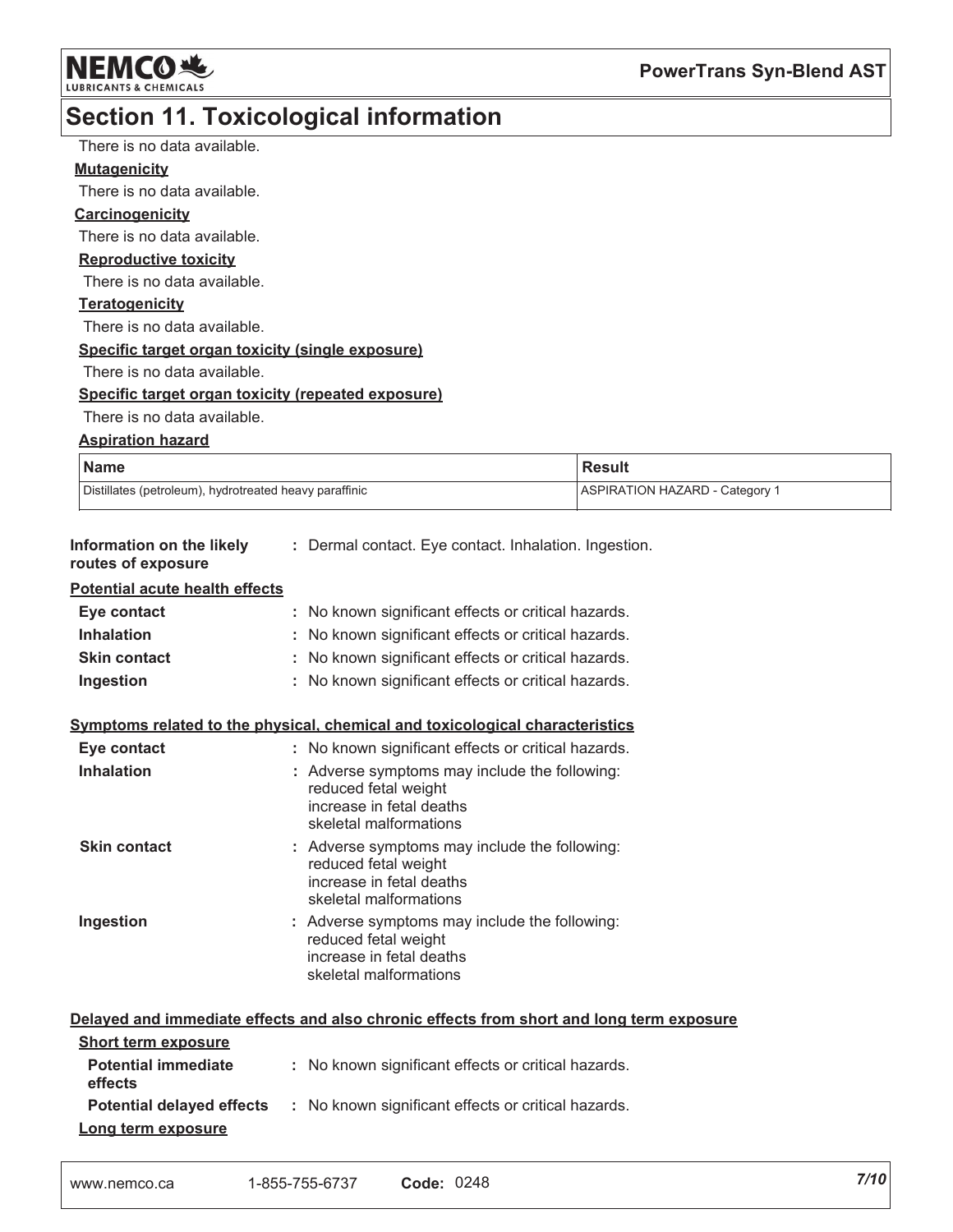

# Section 11. Toxicological information

| <b>Potential immediate</b><br>effects   | : No known significant effects or critical hazards. |
|-----------------------------------------|-----------------------------------------------------|
| <b>Potential delayed effects</b>        | : No known significant effects or critical hazards. |
| <b>Potential chronic health effects</b> |                                                     |
| General                                 | : No known significant effects or critical hazards. |
| Carcinogenicity                         | : No known significant effects or critical hazards. |
| <b>Mutagenicity</b>                     | : No known significant effects or critical hazards. |
| <b>Teratogenicity</b>                   | : Suspected of damaging the unborn child.           |
| <b>Developmental effects</b>            | : No known significant effects or critical hazards. |
| <b>Fertility effects</b>                | Suspected of damaging fertility.                    |

#### **Numerical measures of toxicity**

#### **Acute toxicity estimates**

There is no data available.

# **Section 12. Ecological information**

#### **Toxicity**

There is no data available.

#### **Persistence and degradability**

There is no data available.

#### **Bioaccumulative potential**

There is no data available.

#### **Mobility in soil**

| Soil/water partition   | : There is no data available. |
|------------------------|-------------------------------|
| coefficient $(K_{oc})$ |                               |

: No known significant effects or critical hazards. Other adverse effects

### **Section 13. Disposal considerations**

| <b>Disposal methods</b> | : The generation of waste should be avoided or minimized wherever possible.<br>Disposal of this product, solutions and any by-products should comply with the<br>requirements of environmental protection and waste disposal legislation and any<br>regional local authority requirements. Dispose of surplus and non-recyclable<br>products via a licensed waste disposal contractor. Waste should not be disposed of<br>untreated to the sewer unless fully compliant with the requirements of all authorities<br>with jurisdiction. Waste packaging should be recycled. Incineration or landfill<br>should only be considered when recycling is not feasible. This material and its<br>container must be disposed of in a safe way. Care should be taken when handling<br>empty containers that have not been cleaned or rinsed out. Empty containers or |
|-------------------------|-------------------------------------------------------------------------------------------------------------------------------------------------------------------------------------------------------------------------------------------------------------------------------------------------------------------------------------------------------------------------------------------------------------------------------------------------------------------------------------------------------------------------------------------------------------------------------------------------------------------------------------------------------------------------------------------------------------------------------------------------------------------------------------------------------------------------------------------------------------|
|                         | liners may retain some product residues. Avoid dispersal of spilled material and<br>runoff and contact with soil, waterways, drains and sewers.                                                                                                                                                                                                                                                                                                                                                                                                                                                                                                                                                                                                                                                                                                             |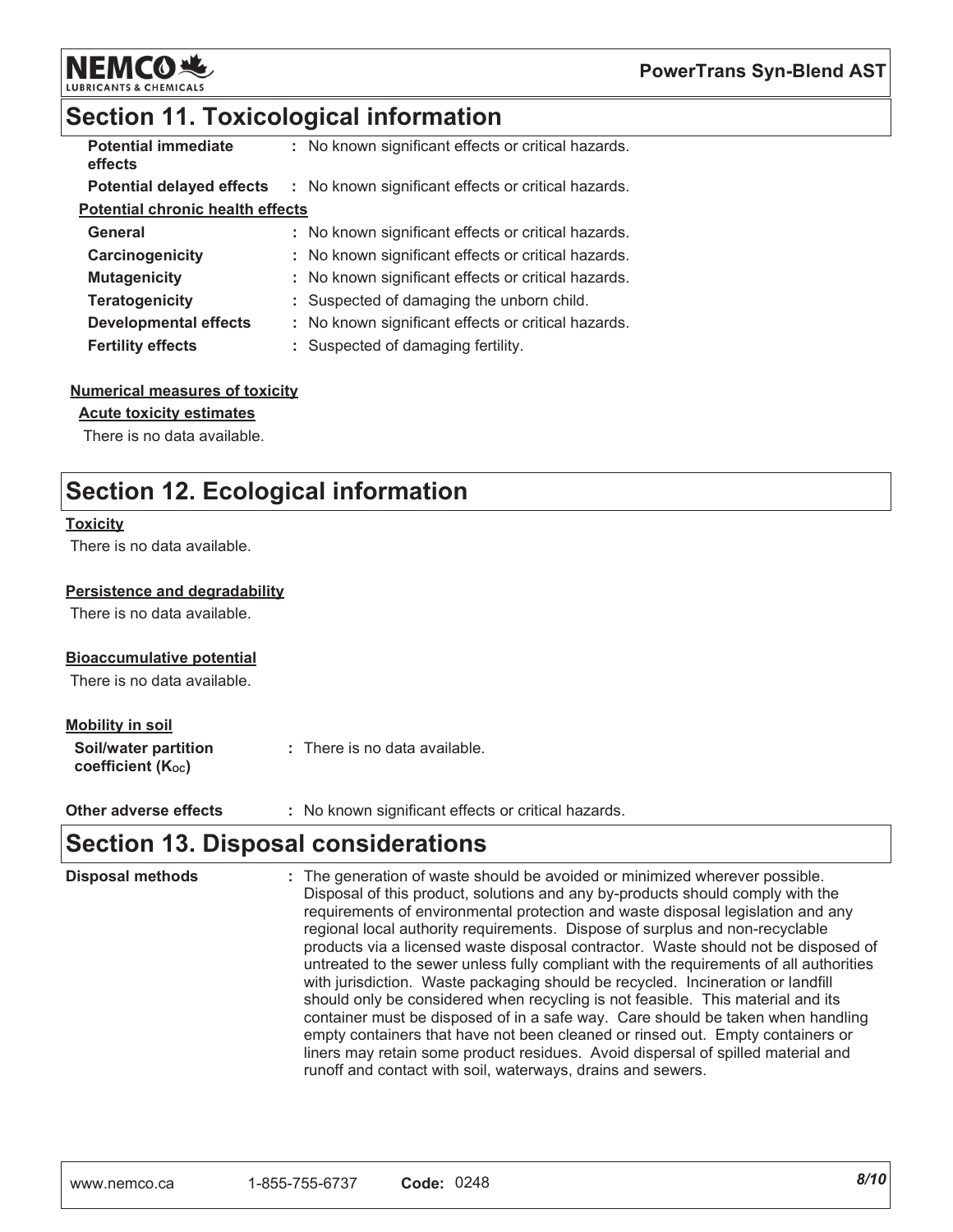

### **Section 14. Transport information**

|                                      | <b>TDG Classification</b> | <b>IMDG</b>              | <b>IATA</b>    |
|--------------------------------------|---------------------------|--------------------------|----------------|
| <b>UN number</b>                     | Not regulated.            | Not regulated.           | Not regulated. |
| <b>UN proper</b><br>shipping name    | ۰                         | $\overline{\phantom{0}}$ |                |
| <b>Transport</b><br>hazard class(es) |                           | $\overline{\phantom{a}}$ |                |
| <b>Packing group</b>                 |                           | ٠                        |                |
| <b>Environmental</b><br>hazards      | No.                       | No.                      | No.            |
| <b>Additional</b><br>information     |                           |                          |                |

**AERG** : Not applicable

Special precautions for user : Transport within user's premises: always transport in closed containers that are upright and secure. Ensure that persons transporting the product know what to do in the event of an accident or spillage.

# **Section 15. Regulatory information**

#### **Canadian lists**

**Canadian NPRI** : The following components are listed: Zinc bis[bis(tetrapropylenephenyl)] bis (hydrogen dithiophosphate)

: None of the components are listed. **CEPA Toxic substances** 

**Canada inventory** : Not determined.

### **Section 16. Other information**

#### Procedure used to derive the classification

| <b>Classification</b>                             | <b>Justification</b> |
|---------------------------------------------------|----------------------|
| TOXIC TO REPRODUCTION (Fertility) - Category 2    | Calculation method   |
| TOXIC TO REPRODUCTION (Unborn child) - Category 2 | Calculation method   |

| <u>History</u>       |                                                                                                                                                                                                                                                                                                                                                                                                                                                                                                                                                          |
|----------------------|----------------------------------------------------------------------------------------------------------------------------------------------------------------------------------------------------------------------------------------------------------------------------------------------------------------------------------------------------------------------------------------------------------------------------------------------------------------------------------------------------------------------------------------------------------|
| Date of issue        | : 10/15/2016                                                                                                                                                                                                                                                                                                                                                                                                                                                                                                                                             |
| <b>Version</b>       | : 1                                                                                                                                                                                                                                                                                                                                                                                                                                                                                                                                                      |
| <b>Prepared by</b>   | : KMK Regulatory Services Inc.                                                                                                                                                                                                                                                                                                                                                                                                                                                                                                                           |
| Key to abbreviations | $:$ ATE = Acute Toxicity Estimate<br>BCF = Bioconcentration Factor<br>GHS = Globally Harmonized System of Classification and Labelling of Chemicals<br>IATA = International Air Transport Association<br>IBC = Intermediate Bulk Container<br><b>IMDG = International Maritime Dangerous Goods</b><br>LogPow = logarithm of the octanol/water partition coefficient<br>MARPOL = International Convention for the Prevention of Pollution From Ships,<br>1973 as modified by the Protocol of 1978. ("Marpol" = marine pollution)<br>$UN = United Nations$ |
|                      |                                                                                                                                                                                                                                                                                                                                                                                                                                                                                                                                                          |